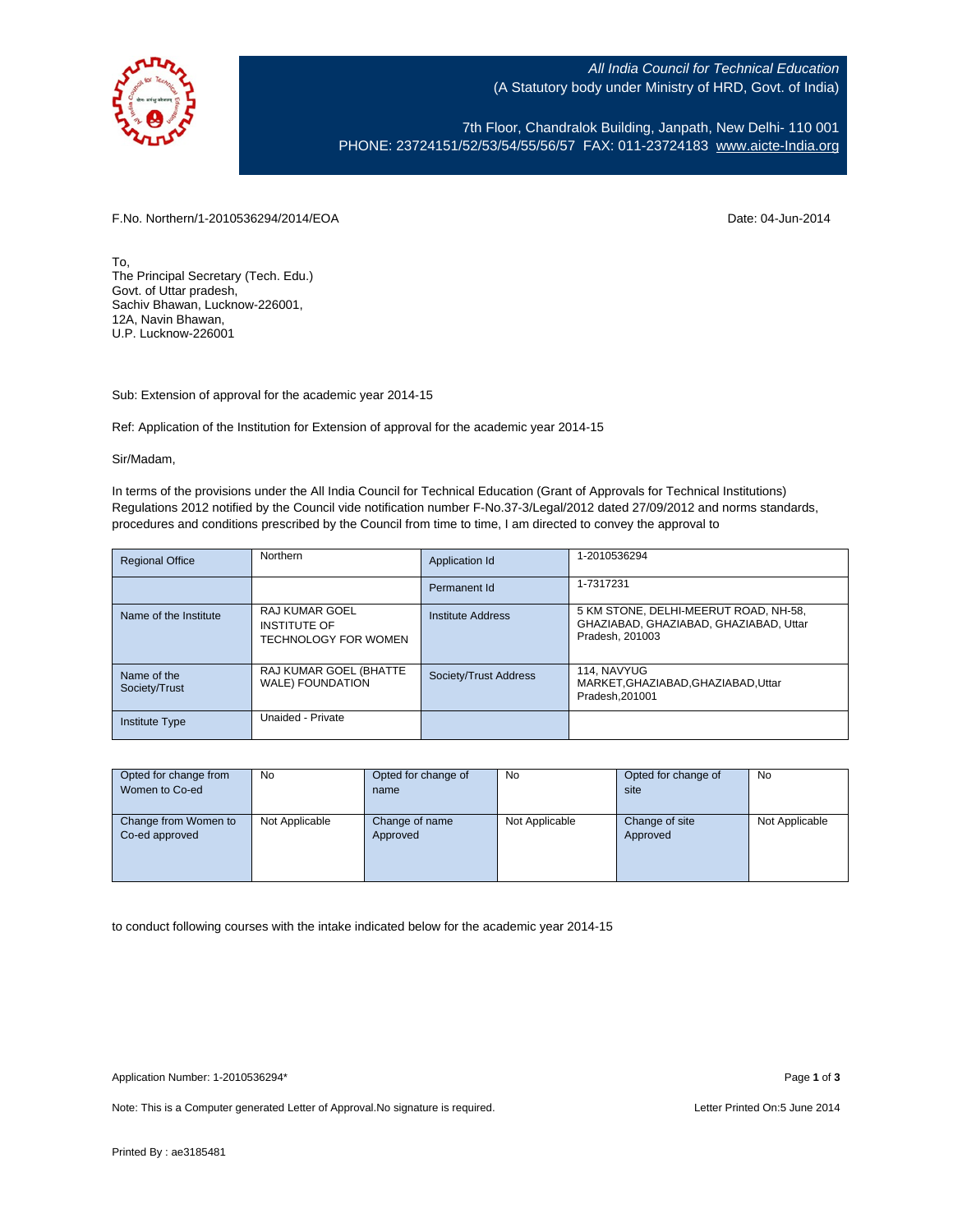

## All India Council for Technical Education (A Statutory body under Ministry of HRD, Govt. of India)

7th Floor, Chandralok Building, Janpath, New Delhi- 110 001 PHONE: 23724151/52/53/54/55/56/57 FAX: 011-23724183 [www.aicte-India.org](http://www.aicte-india.org/)

| Application Id: 1-2010536294                          |              | Course                                     |                                                                                  | <b>Affiliating Body</b>    |                                                             |                |                              |                     |                     |                                          |
|-------------------------------------------------------|--------------|--------------------------------------------|----------------------------------------------------------------------------------|----------------------------|-------------------------------------------------------------|----------------|------------------------------|---------------------|---------------------|------------------------------------------|
|                                                       |              |                                            |                                                                                  |                            |                                                             |                |                              |                     |                     |                                          |
| Program                                               | Shift        | Level                                      |                                                                                  | Full/Part Time             |                                                             | Intake 2013-14 | Intake Approved for<br>14-15 | NRI Approval status | PIO Approval status | Foreign Collaboration<br>Approval status |
| <b>ENGINEERING</b><br><b>AND</b><br><b>TECHNOLOGY</b> | 1st<br>Shift | <b>UNDER</b><br><b>GRADUA</b><br>TE        | <b>COMPUTER</b><br><b>SCIENCE &amp;</b><br><b>ENGINEERING</b>                    | <b>FULL</b><br><b>TIME</b> | <b>Uttar Pradesh</b><br>Technical<br>University,<br>Lucknow | 120            | 120                          | $\overline{No}$     | $\overline{No}$     | N                                        |
| <b>ENGINEERING</b><br><b>AND</b><br><b>TECHNOLOGY</b> | 1st<br>Shift | <b>UNDER</b><br><b>GRADUA</b><br><b>TE</b> | <b>COMPUTING IN</b><br><b>MULTIMEDIA</b>                                         | <b>FULL</b><br><b>TIME</b> | <b>Uttar Pradesh</b><br>Technical<br>University,<br>Lucknow | 60             | 60                           | <b>No</b>           | <b>No</b>           | $\mathsf{N}$                             |
| <b>ENGINEERING</b><br><b>AND</b><br><b>TECHNOLOGY</b> | 1st<br>Shift | <b>UNDER</b><br><b>GRADUA</b><br><b>TE</b> | <b>ELECTRICAL AND</b><br><b>ELECTRONICS</b><br><b>ENGINEERING</b>                | <b>FULL</b><br><b>TIME</b> | <b>Uttar Pradesh</b><br>Technical<br>University,<br>Lucknow | 60             | 60                           | $\overline{No}$     | $\overline{No}$     | N                                        |
| <b>ENGINEERING</b><br><b>AND</b><br><b>TECHNOLOGY</b> | 1st<br>Shift | <b>UNDER</b><br><b>GRADUA</b><br><b>TE</b> | <b>ELECTRONICS</b><br><b>AND</b><br><b>COMMUNICATION</b><br><b>S ENGINEERING</b> | <b>FULL</b><br><b>TIME</b> | <b>Uttar Pradesh</b><br>Technical<br>University,<br>Lucknow | 120            | 120                          | <b>No</b>           | <b>No</b>           | $\mathsf{N}$                             |
| <b>ENGINEERING</b><br><b>AND</b><br><b>TECHNOLOGY</b> | 1st<br>Shift | <b>UNDER</b><br><b>GRADUA</b><br><b>TE</b> | <b>INFORMATION</b><br><b>TECHNOLOGY</b>                                          | <b>FULL</b><br><b>TIME</b> | <b>Uttar Pradesh</b><br>Technical<br>University,<br>Lucknow | 120            | 120                          | No                  | <b>No</b>           | N                                        |
| <b>MANAGEMEN</b><br>т                                 | 1st<br>Shift | POST<br><b>GRADUA</b><br><b>TE</b>         | <b>MASTERS IN</b><br><b>BUSINESS</b><br><b>ADMINISTRATION</b>                    | <b>FULL</b><br><b>TIME</b> | <b>Uttar Pradesh</b><br>Technical<br>University,<br>Lucknow | 60             | 60                           | <b>No</b>           | <b>No</b>           | N                                        |

• Validity of the course details may be verified at www.aicte-india.org>departments>approvals

The above mentioned approval is subject to the condition that RAJ KUMAR GOEL INSTITUTE OF TECHNOLOGY FOR WOMEN shall follow and adhere to the Regulations, guidelines and directions issued by AICTE from time to time and the undertaking / affidavit given by the institution along with the application submitted by the institution on portal and subsequently upload and update the student/ faculty/ other data on portal as per the time schedule which will be intimated by AICTE.

In case of any differences in content in this Computer generated Extension of Approval Letter, the content/information as approved by the Executive Council / General Council as available on the record of AICTE shall be final and binding.

Note: This is a Computer generated Letter of Approval. No signature is required. Letter Printed On:5 June 2014